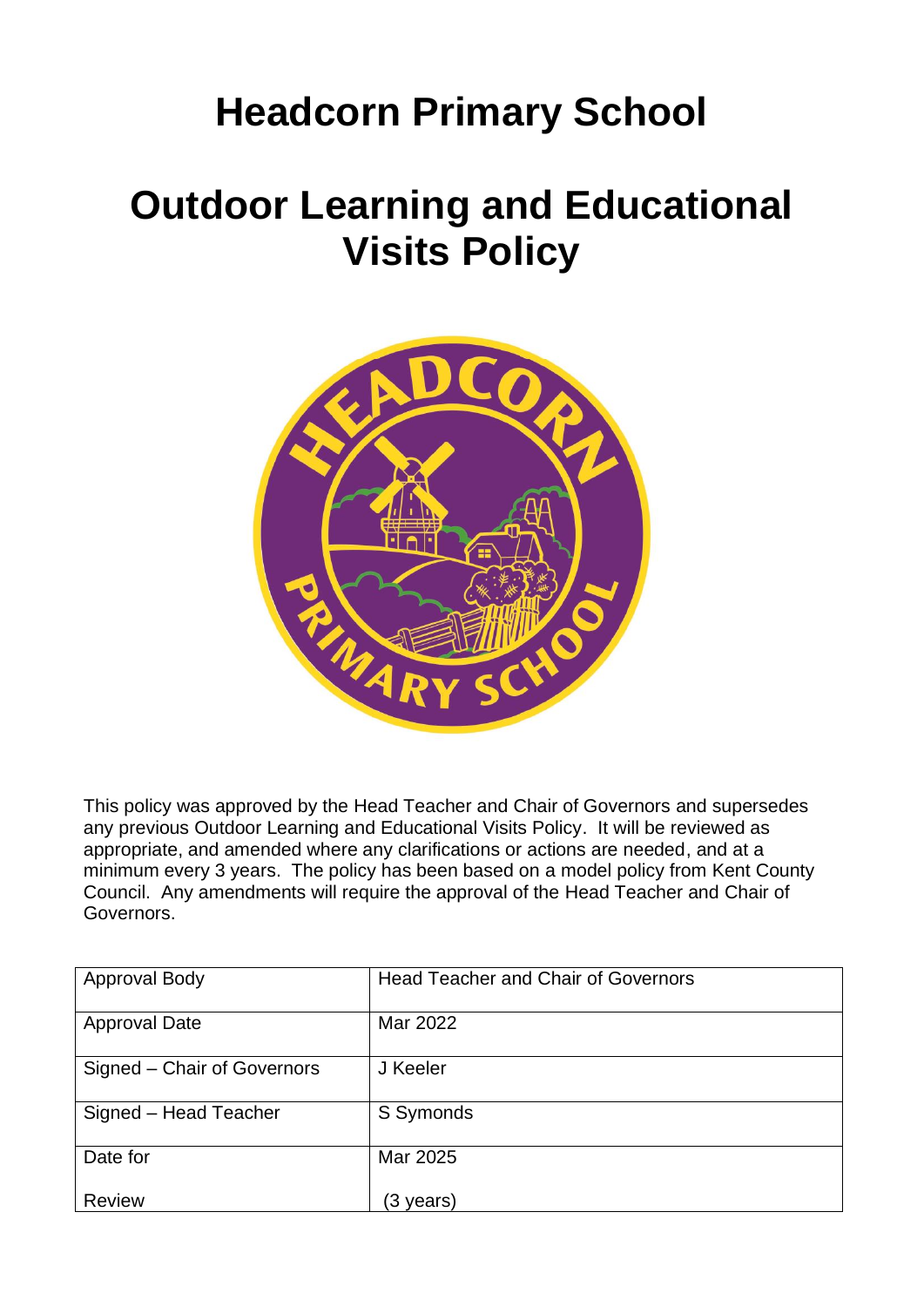## **Statement of Intent:**

The Head Teacher and Governors are committed to establishing and implementing arrangements that will ensure:

• Visits and activities are planned to ensure the safety of pupils, staff and volunteer helpers including appropriate risk management and assessment that is specific to the needs of the group, the planned activity and the location and environment. This includes any significant risk assessment information being communicated with those attending the visit as appropriate.

• The management of overall visit and activity planning, risk assessment and the visit approval process is carried out by a competent staff member with appropriate experience and training; an **Educational Visits Coordinator (EVC)** will be nominated in each school or establishment to carry out this role and they will attend an **EVC training course**, and an EVC update course every 3 years. This role can be retained by the Head Teacher / Manager or delegated to an appropriate staff member.

• The Governing Body has incorporated into the existing Governor's Health and Safety responsibilities direct responsible for oversight and monitoring of Outdoor Learning and Educational Visits

• Visits and activities are planned with clear educational aims and objectives, based on pupils' needs and abilities, to support high quality learning outcomes.

• Visits and activities are planned and led by competent members of school or establishment staff, with appropriate qualifications and experience as required by the activities.

• Appropriate technical expertise is sought in relation to the planning and management of more hazardous or adventurous activities, including the verification of activity leader qualifications, safe activity management, appropriate ratios, etc.

• External providers used to provide services and support, have been appropriately checked to ensure they are suitable for use on educational visits e.g. meeting nationally accepted standards and legal adventurous activity requirements (e.g. Adventurous Activities Licence), have appropriate financial protections in place (e.g. ATOL), etc as appropriate; and hold an appropriate level of Public Liability Insurance for the activities or services provided.

• Appropriate emergency and serious incident procedures are in place to manage accidents, incidents and safeguarding issues, and visit information can be easily accessed by all those who need it in an emergency situation (this may be overnight, at weekend or during holiday periods). All staff and volunteers involved with visits receive appropriate training and briefings on dealing with emergencies.

• Information and documents relating to educational visits are appropriately stored and retained, in line with data protection and document retention requirements, to support incident management and potential investigations / court proceedings after serious incidents and accidents.

• All school and establishment staff are appropriately trained for their roles in leading and accompanying educational visits and activities.

• All visits and activities have been formally approved by the Head Teacher or Educational Visits Coordinator (EVC) on their behalf. Approval systems should be clearly evidenced, and involve school Governors as appropriate.